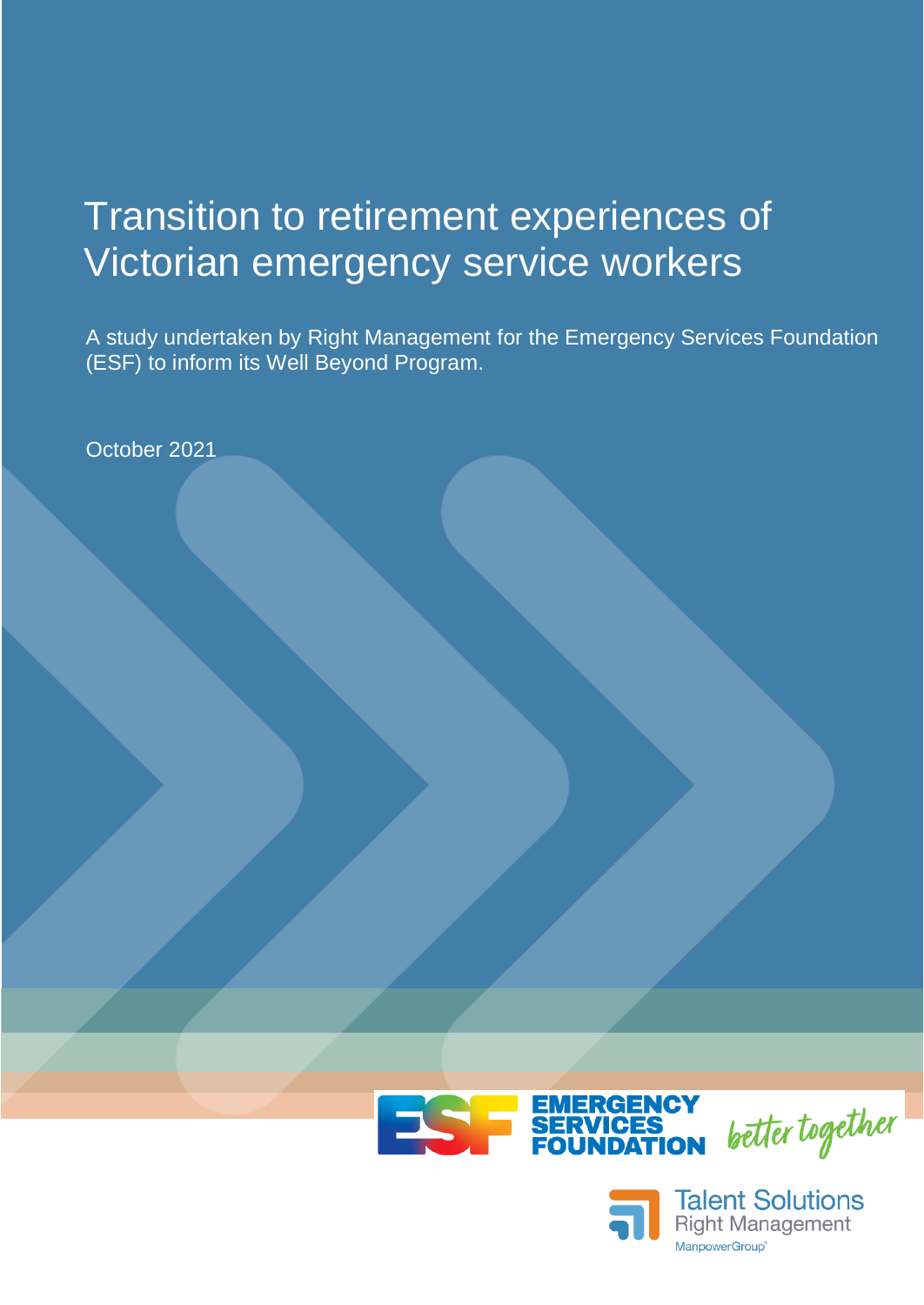# **Table of contents**

| About the study                                               | $\overline{2}$ |
|---------------------------------------------------------------|----------------|
| About the study participants                                  | 2              |
| <b>Study limitations</b>                                      | $\mathfrak{S}$ |
| Feelings leading up to retirement                             | 3              |
| Positive retirement transitions - contributing factors        | $\overline{4}$ |
| Key challenges with transition to retirement                  | $\overline{4}$ |
| Transition to retirement programs                             | 6              |
| Key learnings / advice for others                             | 6              |
| How organisations can better support transition to retirement | $\overline{7}$ |
| Other observations                                            | 8              |
| Paid work and volunteering post retirement from service       | $9\,$          |
| Right management recommendations                              | 9              |
| Conclusion                                                    | 10             |
| Contacts                                                      | 11             |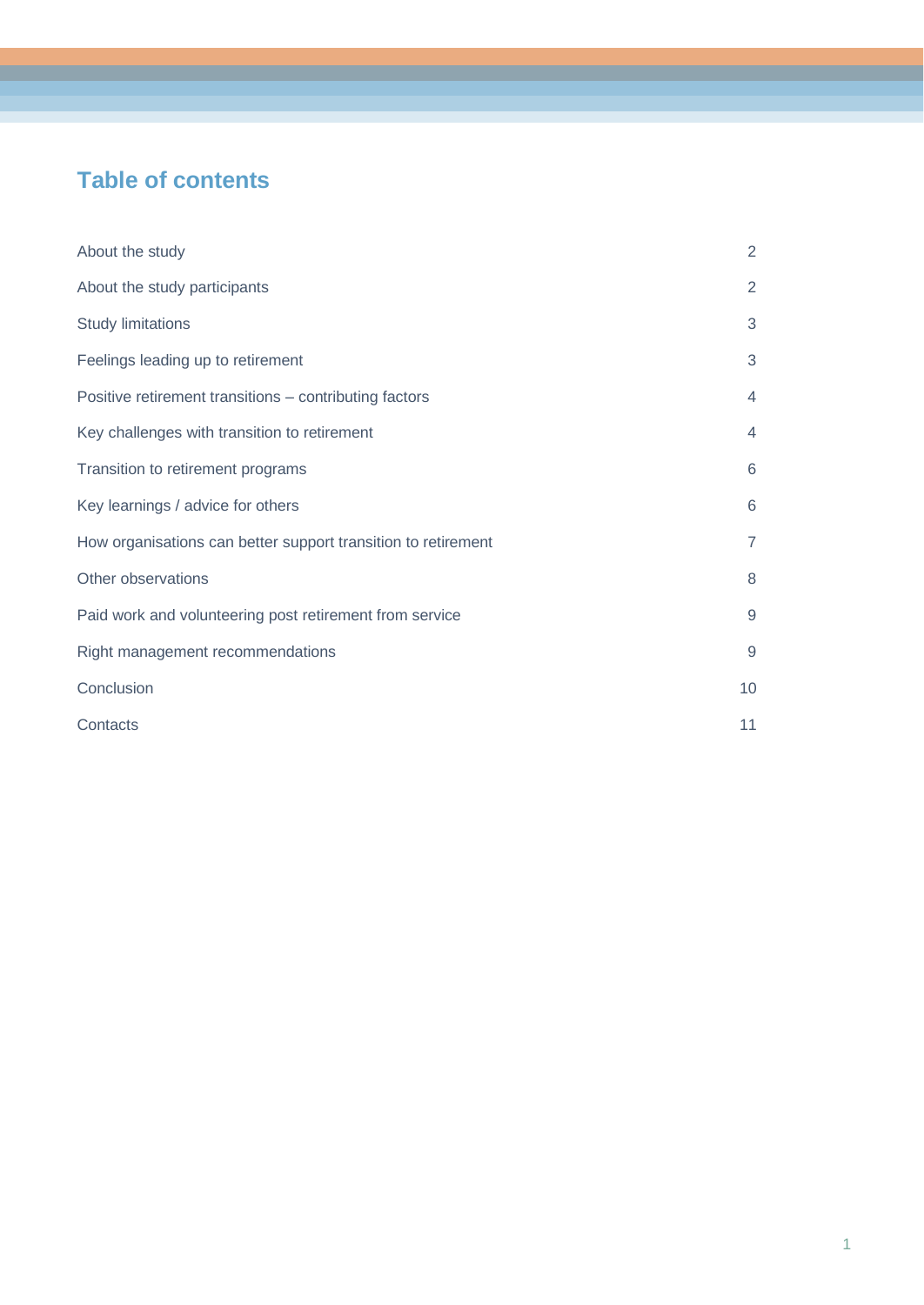#### **About the study**

Right Management was engaged by the Emergency Services Foundation (ESF) to undertake a qualitative study of the lived experience of emergency services workers in the paid workforce transitioning to retirement. This study built on earlier studies about the wellbeing of emergency services workers. The Beyond Blue "Answering the Call" national survey of the mental health and wellbeing of police and emergency services workers found that almost one in four former emergency services workers probably have PTSD and many experience a profound sense of isolation and loss. Another recent study undertaken for ESF in recent years was the "Helping volunteers transition to retirement" study which provided a number of recommendations about how volunteers could be best supported in their transition to retirement. The voice of lived experience of emergency services workers is seen to be of critical importance in informing ESFs work. The findings of the current study will inform the development of its Well Beyond Program and specifically a new Systems Framework to guide how the sector and agencies support emergency services workers transitioning to retirement, and a Peer Coaching to Flourish in Retirement initiative. The ESF Learning Network, which includes wellbeing managers from across the sector, has strong interest in this work. The study explored:

- **•** Feelings leading up to retirement
- **•** Participation in transition to retirement programs and feedback
- **•** Challenges faced and biggest adjustments made once retired
- **•** Key learnings and advice for those about to retire from an emergency service role
- **•** Suggestions about what the agency could have been done differently to better support the transition to retirement experience.

The sample included a cross section of retirees from a broad range of agencies, and a mix of ages, levels of seniority in role, and location (both regional and metropolitan Melbourne). Interviewees were recruited via snowball or chain-referral sampling, a non-probability method where subjects are recruited through referrals. Specifically, respondents were selected through the ESF network, including retired officer associations. This sampling technique has the advantage of identifying subjects that would be otherwise difficult to recruit, as was the case for this study as employing organisations either did not retain or were not able to share contact details of retired members due to privacy concerns.

#### **About the study participants**

A total of 31 interviews were conducted with retired emergency services workers during September and October 2021. The interviews were up to one hour in duration and conducted either via telephone or video conference due to lockdowns and restrictions in Victoria.

- **•** Study participants included 20 who had retired due to age and/or their superannuation reaching its maximum at 30 years of service, 8 who retired from service due to medical retirement and 3 who had retired from service due to resignation.
- **•** Age at retirement from service varied from 41 years to 78 years, and most participants were currently in their 60s.
- **•** Average age at transition to retirement was 57 years, 63 years from all paid work.
- **•** Average years of service for those in the study was 33 years, the maximum was 49 years.
- **•** 10 study participants retired from the Victoria Police, 9 from Ambulance Victoria, 1 from State Emergency Service (SES), 12 were retired firefighters from a range of organisations including 1 from Metropolitan Fire Brigade (MFB), 4 from Country Fire Authority (CFA), 2 from Fire Rescue Victoria (FRV), and 5 from Department of Environment, Land, Water and Planning Forest Fire Management (DELWP).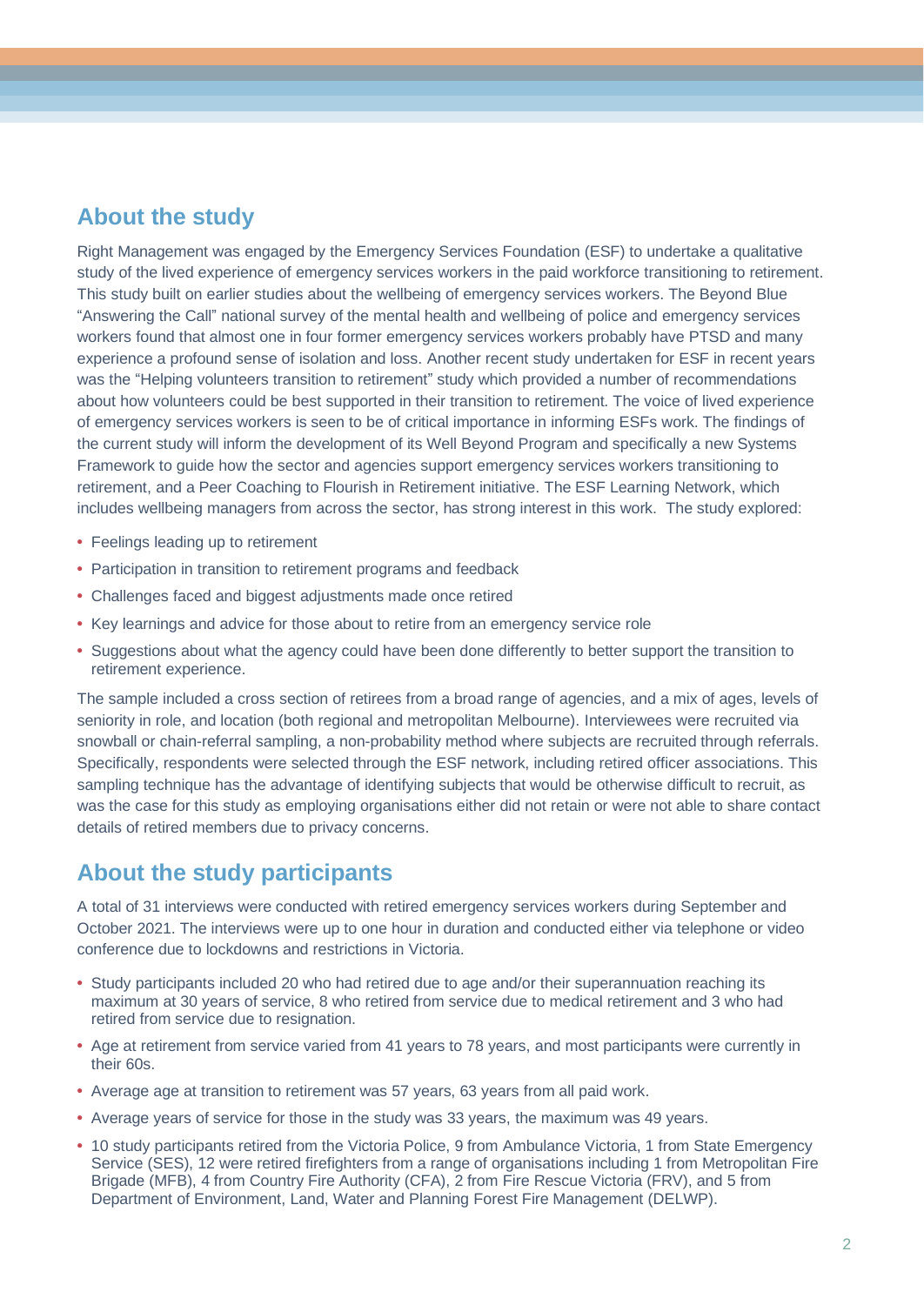- **•** 29 identified as male and 2 as female.
- **•** Participants included a mix of those retiring from uniform roles, specialist roles and senior manager / exec, regional and metro.
- **•** Most study participants retired in the past 3 years with a small number having retired prior to that.

### **Study limitations**

The sample of retired emergency services workers was not recruited as a random sample and may not be representative of the experiences of all retired emergency services workers. A disadvantage of snowball sampling is that the sample can be biased to a specific type of respondent. Given the networks through which recruits were selected, it is possible that the study sample was biased to a more active and socially connected retiree. If it was possible to connect with retirees outside the retired officer associations, another side to retirement may have been represented.

We recognise that 31 interviewees are far from a representative sample of the emergency service worker and volunteer's population. The strength of qualitative research however is measured by understanding gained over representativeness and saturation of themes is the measure of robust and valid understanding. The opportunity to discuss retirement in depth over long conversation generated powerful insights into the challenges and issues of contemporary retirees. The researchers are of the view that saturation was achieved because whilst each member's experience and journey were unique, common themes emerged and towards the end, were iterated without new themes arising.

#### **Feelings leading up to retirement**

Study participants reported varied experiences, thoughts and feelings about retirement leading up to the date. These feelings broadly fell into three main themes.

**Enthusiasm:** The first group felt enthusiastic, ready to go based on age or maximized superannuation. They were looking forward to the next phase/challenge or adventure, had a plan about what next, and typically were in good health.

**Mixed feelings:** The second group had mixed feelings. Some had not been enjoying role as much, not enjoying the politics / not aligned to new strategic direction of organisation, some keen to move on but aware that they would miss aspects of their role.

**Rejection:** The third group felt they were being pushed out. They had an unpleasant exit and / or transition experience. They felt disappointments and regrets, mental health conditions or physical conditions or injuries.

Interestingly, all had either struggled with the transition or knew someone from emergency services who had struggled with the transition out of service.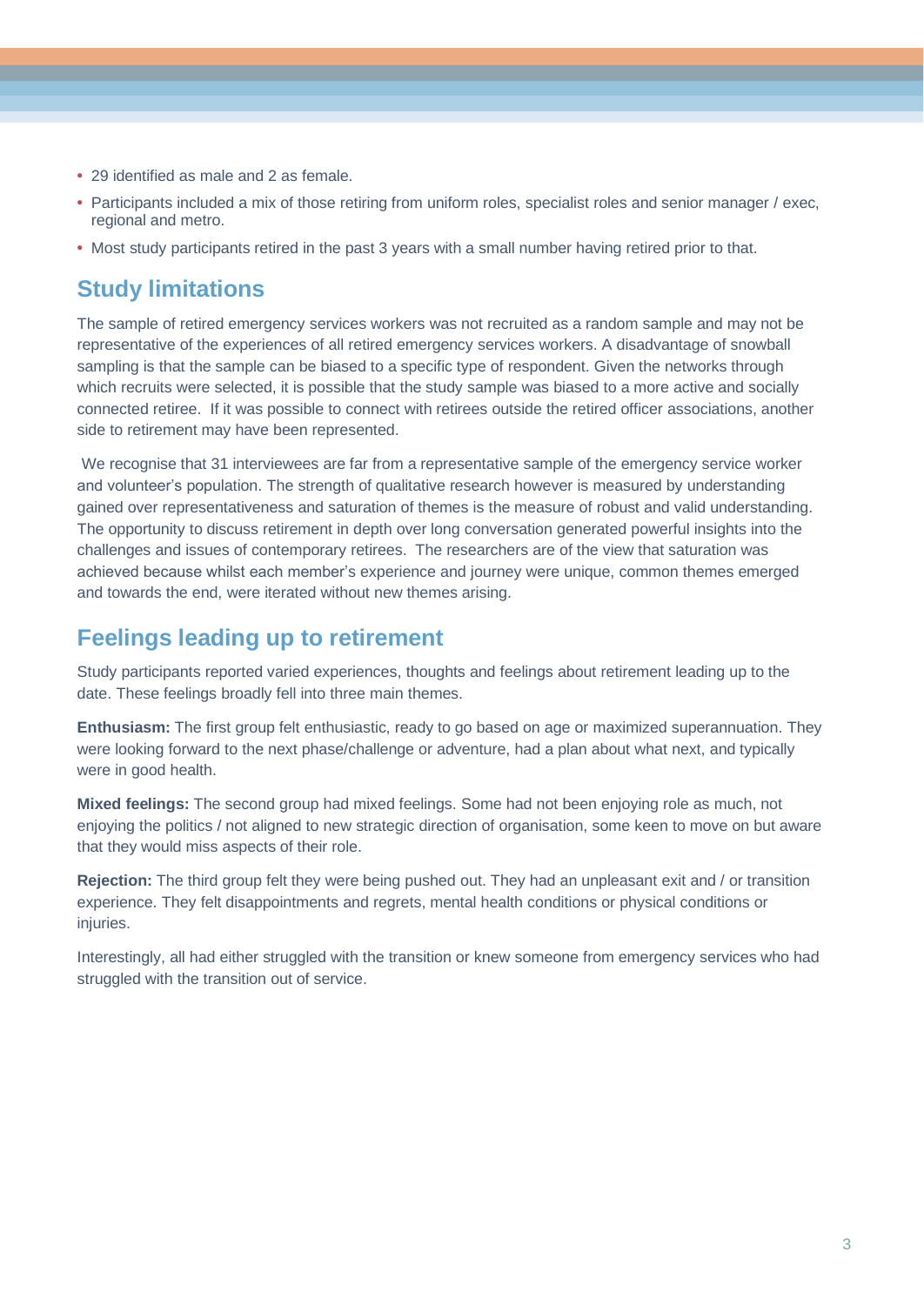# **Positive retirement transitions – contributing factors**

Those who had positive transitions to retirement and were flourishing in retirement typically mentioned four factors contributing to their successful transition:



#### Positive retirement transitions - contributing factors

- **• Planning:** Those who transitioned well expressed the importance of early planning for retirement / transition to retirement. This planning included financial and superannuation matters but was broader than this; it included planning how they will spend their time and what will give them purpose and meaning.
- **• Purpose and meaning**: Those who transitioned well had a sense of purpose and meaning beyond their service role. This included interests and hobbies and often involved paid or volunteer work.
- **• Support / connections:** Those who transitioned well expressed the importance of support from their previous employer and / or in their personal life including the critical roles played by partners, family members, friends, and their community. They typically felt that they had been treated with respect and given recognition of their service and contribution leading up to their retirement date. Those who struggled with the transition stated that they did not feel supported or valued by their employing organisation in the way they were treated leading up to retirement and felt disconnected since because of the lack of contact from previous managers/leaders and colleagues after their transition to retirement.
- **• Health:** Those who had a smooth transition were typically physically and mentally well. Those who struggled with the transition often had physical and / or mental health issues – sometimes work related.

#### **Key challenges with transition to retirement**

The key challenges study participants most referred to in order of frequency were:

- **1.** Loss of community / camaraderie
- **2.** Identity impact
- **3.** Mental health impact
- **4.** Disappointment at exit and lack of follow up / staying in touch
- **5.** Didn't feel adequately recognised for service and contribution
- **6.** Covid 19 pandemic impact

**Loss of community / camaraderie:** This was the most frequently cited challenge of transition, almost all study participants referred to this. Participants expressed that the aspect they missed most about working within emergency services was the being part of a team, something bigger with a great sense of purpose.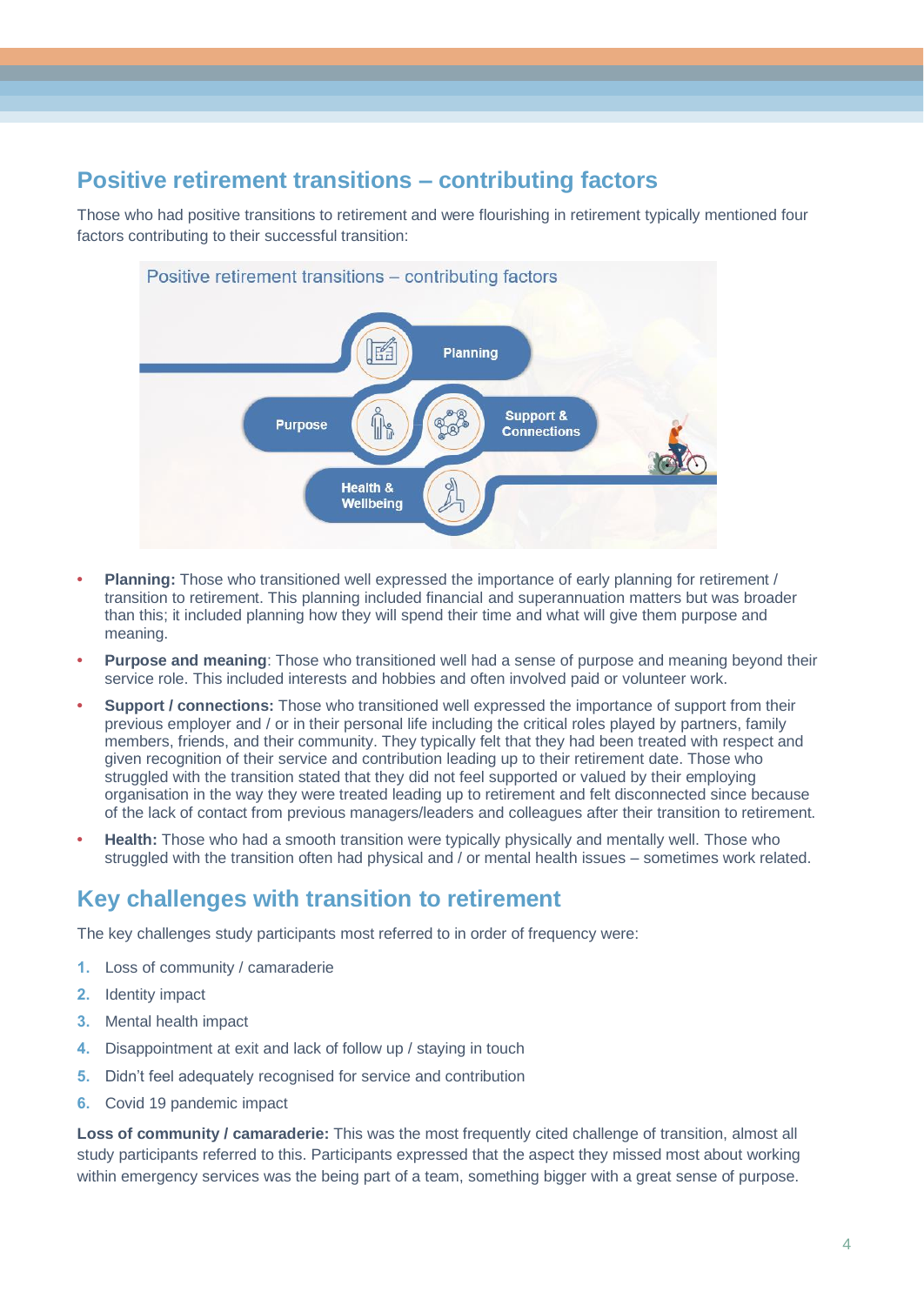**Loss of Identify/ sense of purpose:** Most referred to themselves as a retired police officer /fire fighter / paramedic. Some felt the loss / change of identity impact greatly. Others minimised its importance. Those who had strong interests outside work pre-retirement that could continue post retirement didn't struggle as much with identity loss. Some expressed a regret that they could not continue working in a more casual capacity when they retired from their full-time role eg, a retired police officer discussed the benefits of contracting suitable retired police officers to undertake unsworn' work / casual shifts for lower risk work which would benefit both the retired officers and the police force. A number initially felt very lost and didn't want to "just stop" but were unsure what they could do and what skills were transferable. Once they found a new purpose, often related to new paid or volunteer work, they were able to enjoy the next phase of life more fully.

**Disappointment at exit and lack of follow up/ staying in touch.** Some expressed their disappointment at the way their retirement was communicated in the organisation and handled by their manager and organisation. Most said they thought they would have heard from the organisation more post retirement. There was a desire for follow up check ins from both organisational leaders as well as their work mates.

**Mental health impact:** A small number said that transition to retirement had a negative impact on their mental health. This was greatest for those who had retired medically due to work-related injury or trauma. Mental health outcomes were better for those who were physically and mentally well pre-transition, had a clear purpose and plan, strong interests outside of work, and had support in place, such as a partner, family, friends, community. Those who transition medically require comprehensive support leading up to and post retirement from service, including the need for formal mental health assessments and debriefs to help them come to terms with accumulated trauma.

**Didn't feel adequately recognised for service and contribution:** Several study participants said they felt that their service and contribution was not adequately recognized at the point of retirement. Some said that the formal announcement of their retirement to colleagues through email was very brief and lacked any specific detail about the contribution that they had made. Others said they never received their recognition of service award which was a significant issue for them. A number said they had missed out on the typical retirement celebration event with colleagues largely due to the covid 19 pandemic. Those who retired medically commonly felt that this aspect of their transition to retirement was handled very poorly leaving them feeling cut off, humiliated and in some cases very distressed. "I couldn't even show my face around the station for a long time".

**Covid pandemic impact:** The covid 19 pandemic and periods of lockdowns and restrictions in metropolitan Melbourne and regional Victoria from March 2020 to September 20021 had a large impact on the experience of people finishing up at work as typical "rite of passage" farewell functions scaled back or did not occur. Some were mandated to work from home due to their age which in some cases led to them feeling singled out and not enjoying their role as much when it was performed remotely. Many have been in lock-down for much of retirement to date which has impacted their ability to travel, visit family, and engage in many of the *big impact on my retirement experience so far. There are so many things I'd planned to do that haven't been possible yet".*

Some other key themes which emerged in the discussions included:

- **•** Reluctance by some to seek out transition for retirement support. Many referred to themselves not needing support or assistance in their own transition to retirement but feeling that others would benefit from it and that it should be provided.
- **•** Lack of debrief / exit interview and opportunity to provide feedback and adequately process their time in the service, their contribution, the highs and lows, and the transition ahead.
- **•** Superannuation / financial support was offered and highly regarded, but many said there was a lack of other support to help with their transition to retirement.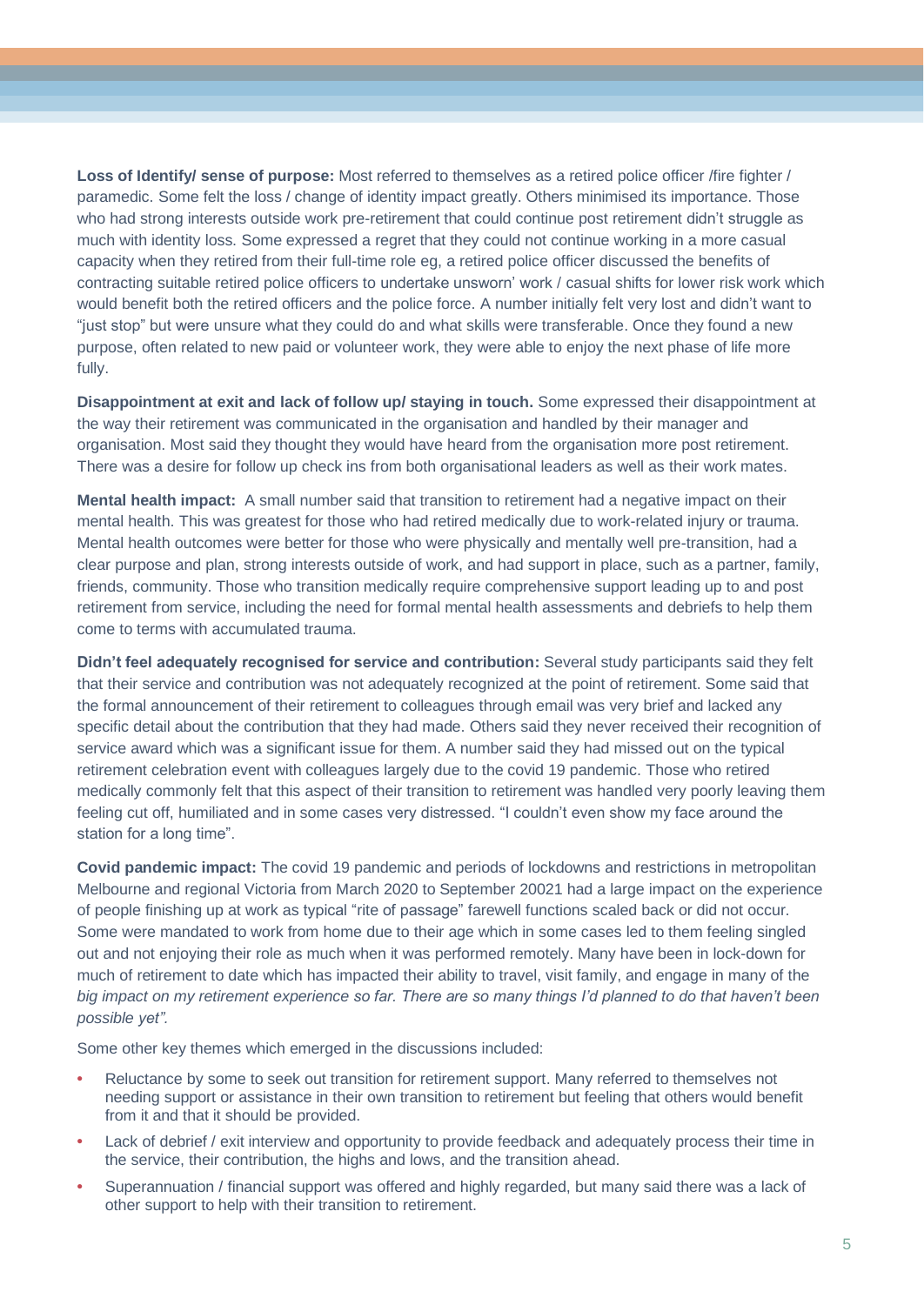- **•** Some said emergency services work is not necessarily a job for life like it used to be, and people will need to plan for the reality of this and transition to other work.
- **•** Many said hearing from others who had successfully retired from emergency services would be useful and would add credibility to the suggestion to take up financial and non-financial support

Some key quotes from study participants about their transition to retirement experience are presented below:



These quotes are representative of the broad range of experiences those in the study.

#### **Transition to retirement programs**

All participants were aware of ESSSuper information sessions about superannuation and participants in those sessions rated the service highly. Most said that they were not aware of other services to assist in their transition to retirement. Some had accessed additional independent financial planning support. Those who accessed self-funded financial planning services tended to be those retiring from senior management or executive roles and reported that they found this support very worthwhile. A minority thought that other transition to retirement services had possibly been available to them but had not been accessed, possibly because of long distances from home, in some cases further complicated the covid pandemic and the associated travel restrictions.

Most were aware of Employee Assistance Program (EAP) counselling, which was not specifically for transition to retirement support, but could be utilised for this. Most who had accessed mental health support such as counselling did so in the context of other trauma / mental health challenges to do with their job or personal life (such as marriage breakdown) rather than to provide support specifically related to transition to retirement.

## **Key learnings / advice for others**

When asked about key learnings and advice they would give to others leading up to their transition to retirement, "plan ahead" was the most common response. When explored further, this recommendation related to getting finances in order and being clear about how you will spend your time so that you have a sense of purpose and fulfilment in the next phase of life. Some participant quotes about key learnings and advice for others are presented overleaf.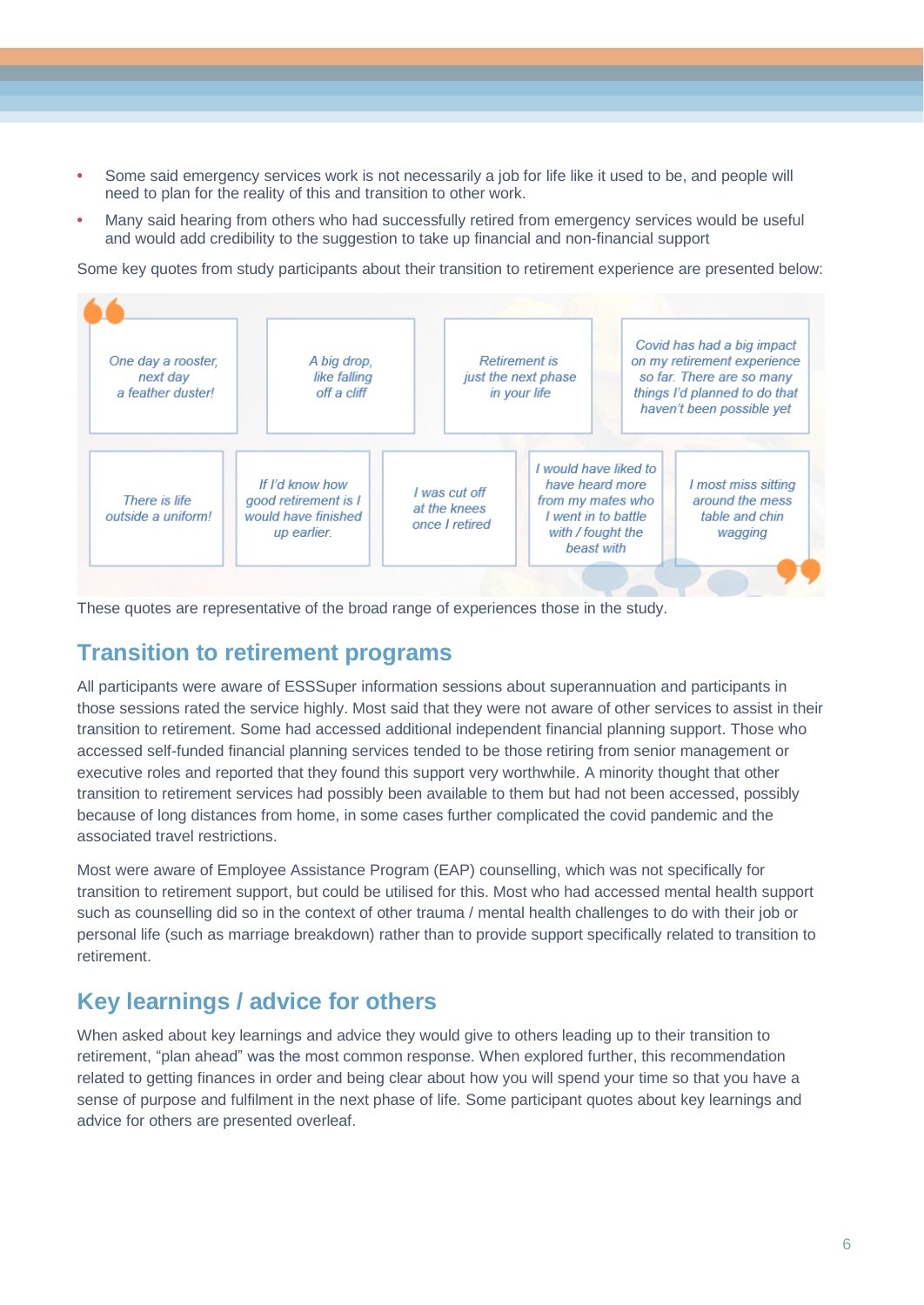

#### **How organisations can better support transition to retirement**

When asked about how organisations could better support the transition to retirement for members, most suggestions related to treating people with more respect and care leading up to retirement and providing a range of non-financial retirement planning support services. Study participants suggested the following programs would be beneficial to people in transition to retirement:

**Superannuation & Financial planning.** Financial security was considered extremely important to the participants. Most participants accessed superannuation information from ESSSuper and rated these services highly. Some had attended broader transition to retirement seminars presented by ESSSuper. Some had sought independent financial advice, especially those who retired from more senior roles.

**Mental Health support.** Mental health support offered through EAP, not just specific to retirement. Some participants were satisfied with the mental health support offered. Most participants expressed the importance of mental health support; some even stated that counselling/ debrief from service should be 'mandatory' as part of the transition to retirement. Several participants had work related PTSD/Trauma.

**Physical Health support.** Several participants had undergone medical retirement from service based on injury or mental health conditions. Those participants were more likely to have experienced a challenging transition and struggling to decide what they could do next, including what type of paid or volunteer work. A number required ongoing medical and mental health support beyond their retirement from service.

**Retirement Planning & Career Transition Support.** Most expressed that a range of non-financial support offerings should be available to those transitioning. Many who had medically retired or resigned / retired from service said they struggled to decide what work they would do next, getting ready for the job market, resumes etc.

Other specific recommendations included:

- **•** Better recognition of individual at point of retirement, especially for those with medical retirement.
- **•** Access to someone who has retired / transitioned speaking and giving advice this advice should include plan early and utilise all support offered.
- **•** Availability of counselling / psychological support, including relationship support re family impacts for both retiree and their family / household.
- **•** A structured exit interview / debrief.
- **•** Co-ordinating alumni events, quarterly or half yearly to enable people to stay in touch.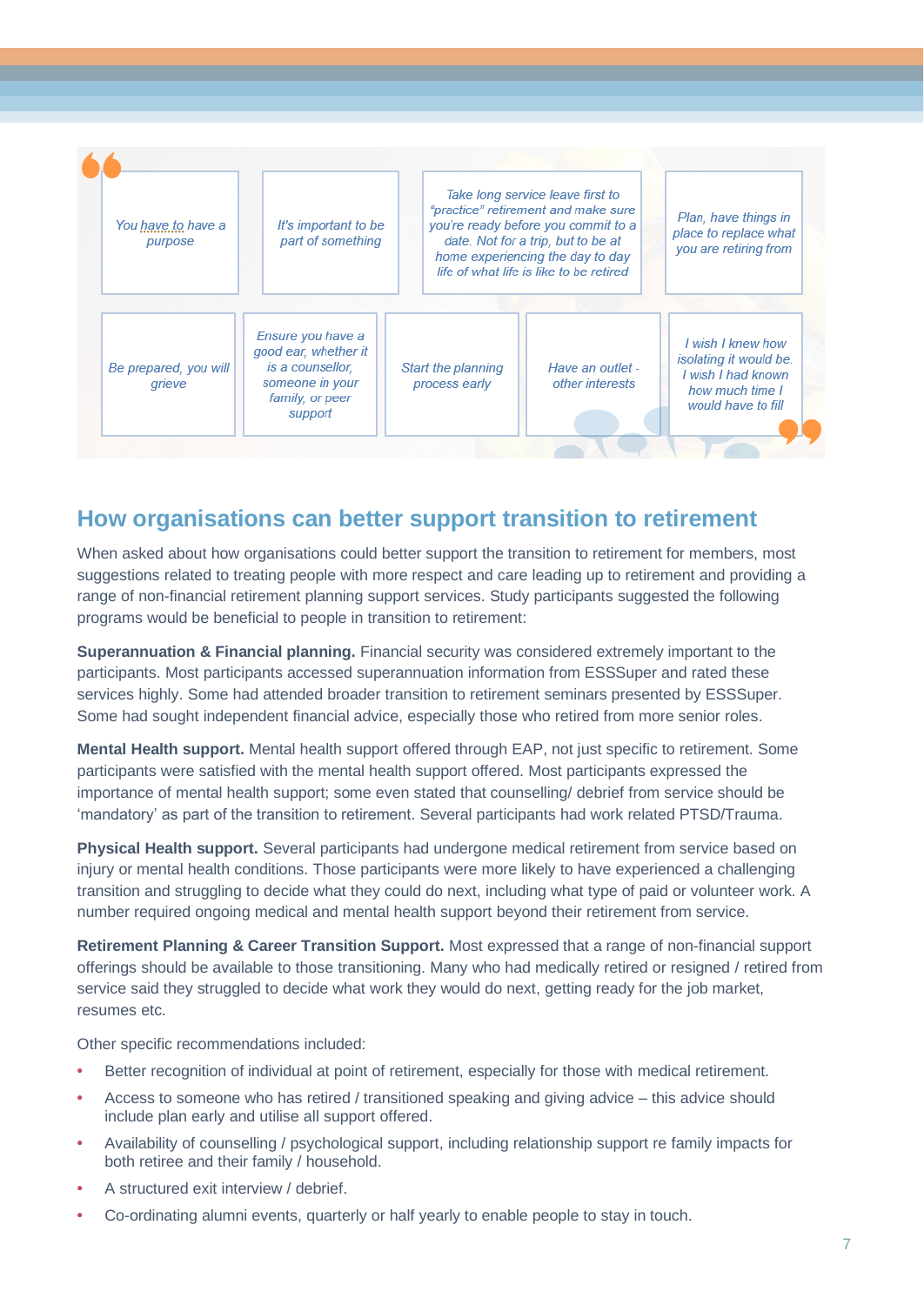- **•** Making contact after retirement date, e.g. check in after three months.
- **•** Provision of career transition coaching including support re determining types of work preparing for future paid or volunteer work including resumes, interviews etc.
- **•** Provision of information about Centrelink services and how to navigate them
- **•** Provision of information about volunteer work opportunities.

Study participants said that resources available online would be helpful but only as part of broader offerings, with **some face to face 1:1 or in small groups**, ideally in person, but if not possible then via video conference or phone. Some were more comfortable with technology than others as evidenced by preferred method of conducting the initial interview with around half opting for video conferences and half for telephone interviews.



## **Other observations**

Many participants found conversations about potential transition to retirement at work awkward or difficult. Some felt concerned when transition to retirement was flagged by their manager. Whilst some started considering their retirement as they approached the 30 years' service milestone when their superannuation arrangements were optimal, others were keen to continue working within the service well into their 60s and did not want to feel pressured by the organisation to have to exit based on age if they were performing effectively. Some were reluctant to initiate conversations internally for fear of being seen as no longer committed which might result in being pushed out.

Several participants commented that current superannuation arrangements through ESSSuper inhibit the ability of people to transition to retirement gradually through reduced hours / days. They described current rules for uniformed members through ESSSuper defined benefits superannuation as a multiple of the final 2 years' salary necessitating people working full time up until their retirement date. Others said that going part time leading up to retirement was not culturally acceptable and would be seen as demonstrating a lack of commitment to the job and the team and would be difficult for the organisation to manage in terms of resources and rostering.

Some of those who reported transitioning well said that although they personally didn't seek out / need transition to retirement support they thought many others would benefit from it. Almost all study participants said they knew of others who hadn't transitioned to retirement well and were not flourishing in retirement; those who now lack purpose and have experienced negative impacts on their sense of identity and overall mental health.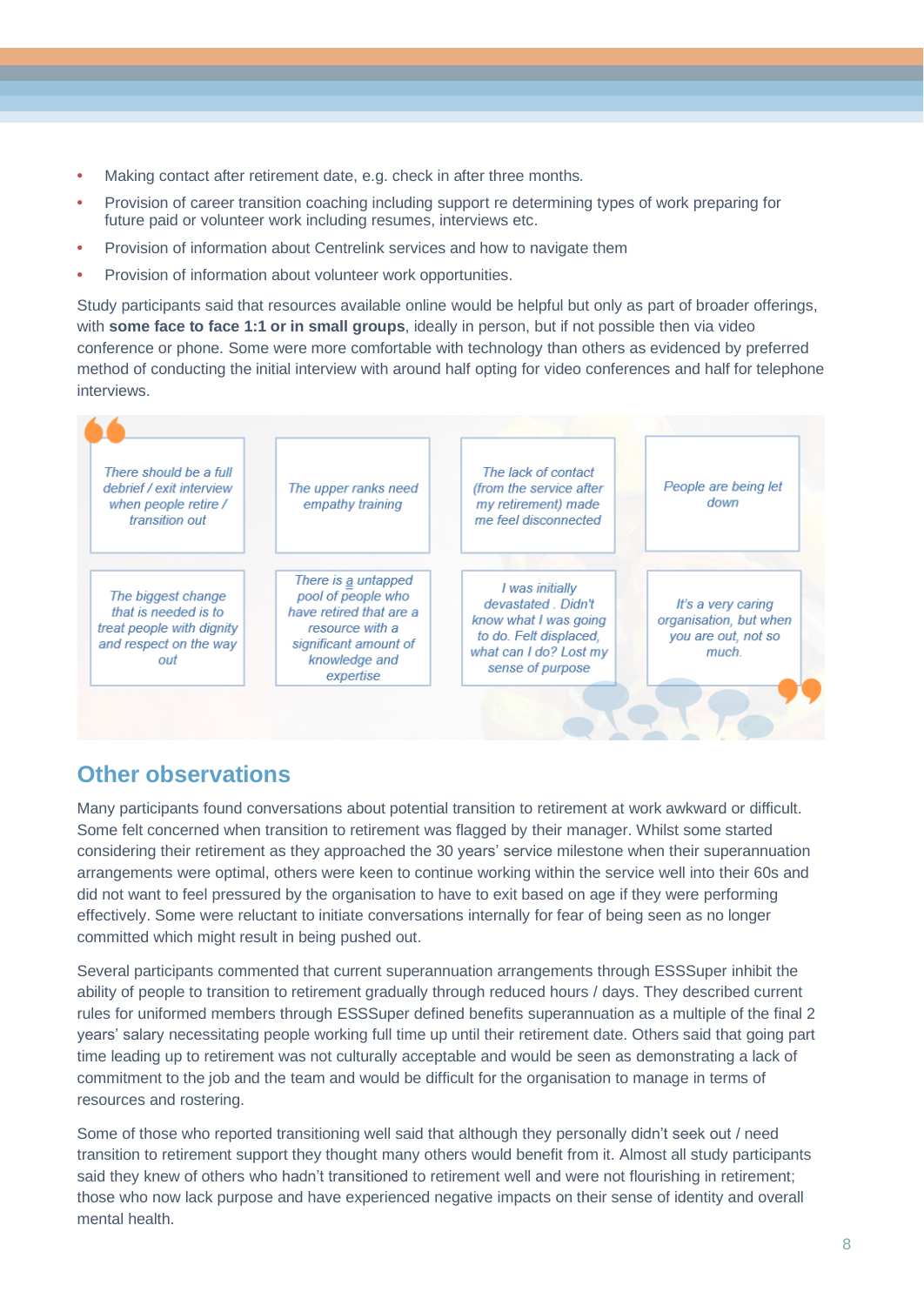## **Paid work and volunteering post retirement from service**

Most study participants (87%) were actively involved in some paid or volunteer work after their retirement from service. None were working in a volunteer or paid capacity with the organisation that they had retired from, but a number were volunteering with the relevant retired officers association, most commonly providing peer support. Some transitioned directly to this work, others took a break first. Those who retired medically tended to have the biggest challenges initially and the longest time before they were able to find suitable volunteer or paid work.

**Emergency services related paid work** post retirement included consulting in emergency management, non-emergency patient transport, teaching paramedicine at university, setting up a business training medical staff in basic life support, owning a business in traffic management, and undertaking roadside fire protection work for a local council.

**Non- emergency services related paid work** post retirement was quite varied and included property development, real estate sales, owning a pub, funeral directing, running a farm, consulting/advisory work, board and committee membership for those who retired from executive level roles.

**Emergency services related volunteer work** after retirement including providing peer support to other emergency services workers through the Retired Peer Associations.

**Non-emergency services related volunteer work** included driving a school bus for school excursions and school camps, leadership roles in community groups such as Lions, Surf Life Saving Club, Golf Club, and local Men's Sheds.

#### **Recommendations**

Right Management's recommendations and associated theme are as follows:

**THEME RECOMMENDATION**

| .                                                                                     | ハ、L∪∪ Ⅷ  L \ レ/\    ∪ \                                                                                                                                                                                                                                                                                                                                                                                                                                                                                                                                                                                      |                                                                                                                           |
|---------------------------------------------------------------------------------------|--------------------------------------------------------------------------------------------------------------------------------------------------------------------------------------------------------------------------------------------------------------------------------------------------------------------------------------------------------------------------------------------------------------------------------------------------------------------------------------------------------------------------------------------------------------------------------------------------------------|---------------------------------------------------------------------------------------------------------------------------|
| Felt cut off, disappointed<br>with lack of contact post<br>retirement                 | • A structured Alumni program to facilitate<br>meeting up with old colleagues from that<br>service e.g. quarterly or half yearly. Note – this<br>is in place in some instances, some formally<br>and some informally, often through Retired<br>Associations.<br>Utilise those who have retired / transitioned<br>$\bullet$<br>out for causal work / unsworn work /<br>volunteers / speakers for those considering<br>transitioning. For example, peer support.<br>Diarised check-ins from the organisation<br>$\bullet$<br>(leader / manager) post retirement e.g. 3<br>months and 12 months post retirement | • Introduce in 12 months before<br>retirement<br>• First 2 years post retirement<br>• First 12 months after<br>retirement |
| Reluctance from some to<br>seek out transition for<br>retirement support for<br>self  | • Utilise retired emergency services workers in<br>presentations / seminars for those<br>approaching retirement to explain services<br>and advocate participation in the years<br>following their retirement.                                                                                                                                                                                                                                                                                                                                                                                                | First 2 years post retirement<br>$\bullet$                                                                                |
| <b>Didn't feel adequately</b><br>recognised / thanked for<br>contribution and service | Ensure personalised communication of<br>$\bullet$<br>retirement and recognition of service and<br>contributions.                                                                                                                                                                                                                                                                                                                                                                                                                                                                                             | • Final month of service                                                                                                  |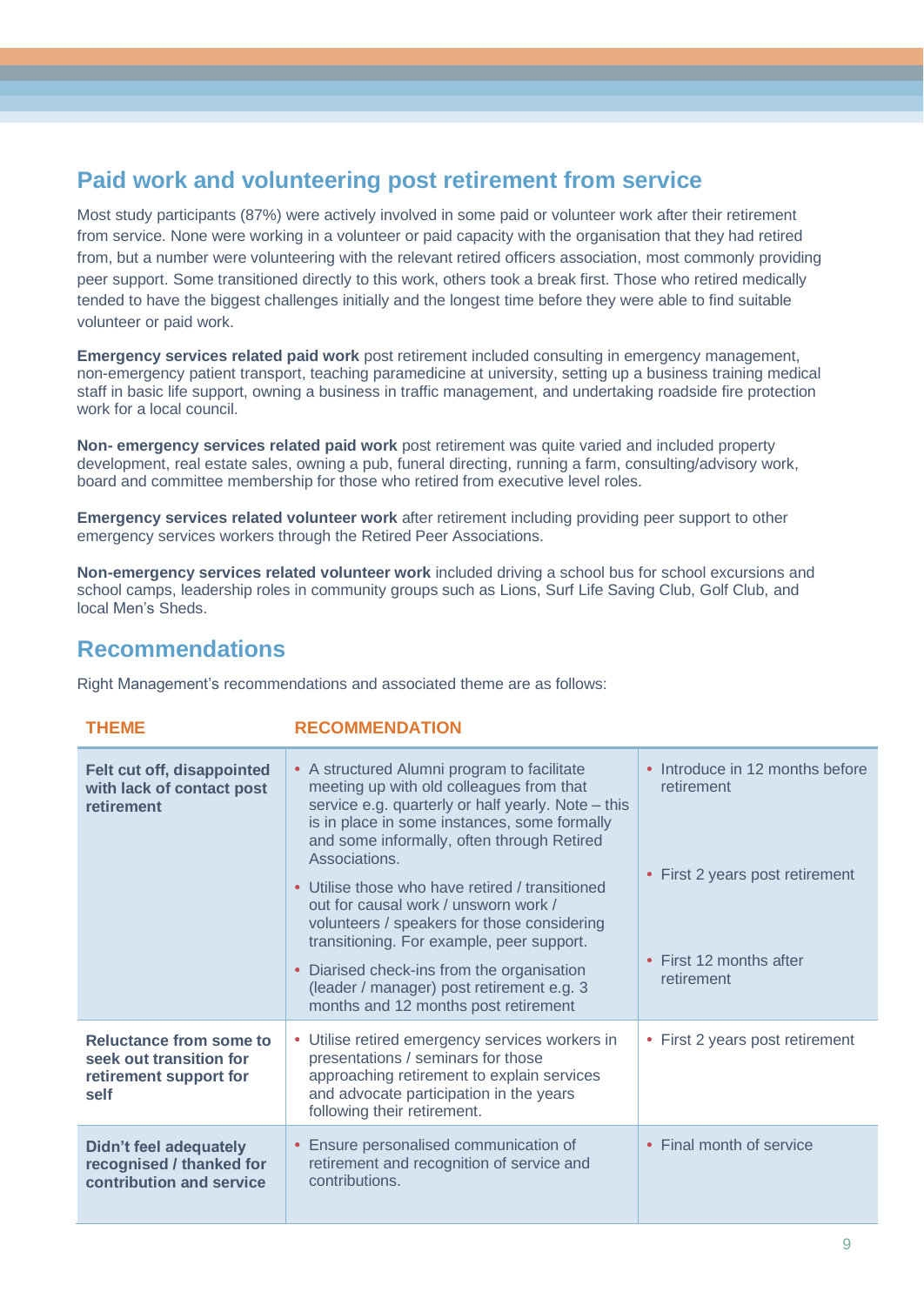|                                                                                                                                                    | • Ensure that retirement celebration events<br>happen and are adapted or deferred given<br>covid but not overlooked.                                                                                                                                                                                                                                                                                                                                                                                                                                                                  | • Final month of service                                                                                    |
|----------------------------------------------------------------------------------------------------------------------------------------------------|---------------------------------------------------------------------------------------------------------------------------------------------------------------------------------------------------------------------------------------------------------------------------------------------------------------------------------------------------------------------------------------------------------------------------------------------------------------------------------------------------------------------------------------------------------------------------------------|-------------------------------------------------------------------------------------------------------------|
| Lack of debrief, exit<br>interview & mental health<br>assessment                                                                                   | • A structured exit interview / debrief should be<br>mandatory.<br>• A mental health assessment at the point of<br>transition to retirement should be mandatory                                                                                                                                                                                                                                                                                                                                                                                                                       | • Final month of service<br>• Final month of service                                                        |
| <b>Superannuation /</b><br><b>Financial support offered,</b><br>but lack of awareness or<br>utilisation of other<br>retirement planning<br>support | • Offer a suite/ range of services including<br>online resources, group sessions and 1:1<br>support including peer support from other<br>retired emergency services workers and<br>professional transition to retirement support<br>such as career transition to other paid and<br>volunteer work where appropriate. Includes<br>financial support - superannuation, financial<br>planning & navigating Centrelink &<br>government services, Mental health support<br>via access to counselling for self and family,<br>medical support for those retiring with injury or<br>illness. | • Introduce support at 28 years<br>of service or have available as<br>people retire from service<br>earlier |
| Those who retired from<br>service with ill health or<br>medical retirements<br>found transition most<br>difficult and most needed<br>support       | Offer professional career planning and career<br>transition support to all those retiring from<br>service, many were initially lost and unsure<br>what they could do and what skills were<br>transferable.                                                                                                                                                                                                                                                                                                                                                                            | • Make available as soon as<br>potential medical retirement is<br>known                                     |
| <b>Most that retired from</b><br>service went on to some<br>paid or volunteer work                                                                 | • Offer professional career planning and career<br>transition support to all those retiring from<br>service so that those who want to go on to<br>work in a paid or volunteer capacity are<br>enabled to do so.                                                                                                                                                                                                                                                                                                                                                                       | • Offer throughout career/ make<br>available as soon as intention<br>to retire is known                     |
| <b>Emergency services work</b><br>is not necessarily a job<br>for life now e.g.<br>paramedics                                                      | • Offer professional career planning and career<br>transition support to all those retiring from<br>service so those who want to go on to work in<br>a paid or volunteer capacity are enabled to do<br>SO.                                                                                                                                                                                                                                                                                                                                                                            | • Offer throughout career/ make<br>available as soon as intention<br>to retire is known                     |

# **Conclusion**

This qualitative study of the lived experiences of emergency services workers for ESF builds on previous ESF studies and aims to capture the voice of members to inform the development of a Well Beyond framework. A number of gaps have been identified between the support that is currently offered in the sector for those transitioning to retirement and what workers want. A number of recommendations have been made for improvement and these will be reflected in the Well Beyond framework that will guide practice in the sector about how organisations can best support healthy transitioning to retirement. Right Management and ESF wish to thank the 31 retired members who shared their stories and made this study possible.